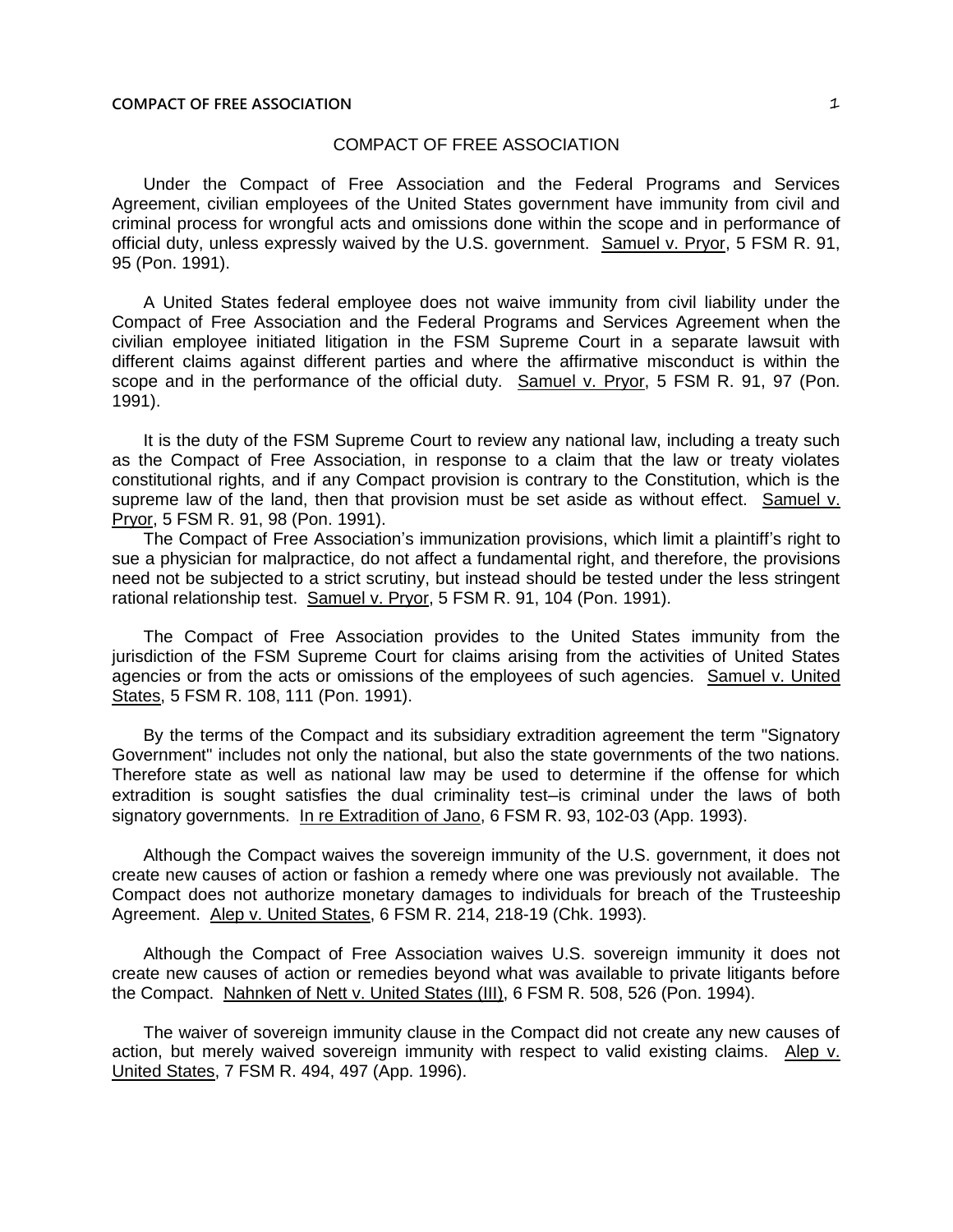## **COMPACT OF FREE ASSOCIATION** 2

The only new cause of action created by the Compact is where the U.S. government accepts responsibility for losses or damages arising out of nuclear testing in the Marshall Islands between 1946 and 1958. Alep v. United States, 7 FSM R. 494, 498-99 (App. 1996).

Nothing in the Compact suspends or tolls the statute of limitations. Alep v. United States, 7 FSM R. 494, 499 (App. 1996).

After the commencement of full self-government in 1986, the Federated States of Micronesia remained, from the United States's perspective, a foreign country. Under the Compact of Free Association with the United States, the Federated States of Micronesia is a sovereign and independent nation. In re Neron, 16 FSM R. 472, 474 (Pon. 2009).

The FSM's argument that the court is without jurisdiction to hear the defendant's counterclaims in the ground that they are nonjusticiable political questions because the Compact is a treaty between the FSM and the United States and the improvement of infrastructure through grants to the FSM is specifically contemplated by the Compact, the implementation of which must comply with requirements spelled out in the Compact, is without merit because, carried to its logical end, it would also bar the FSM from asserting its contract claims against the defendant since the contract was entered into to facilitate improving infrastructure in compliance with the Compact requirements attached to the FSM receiving the funds to pay for infrastructure improvements. FSM v. GMP Hawaii, Inc., 16 FSM R. 479, 482 (Pon. 2009).